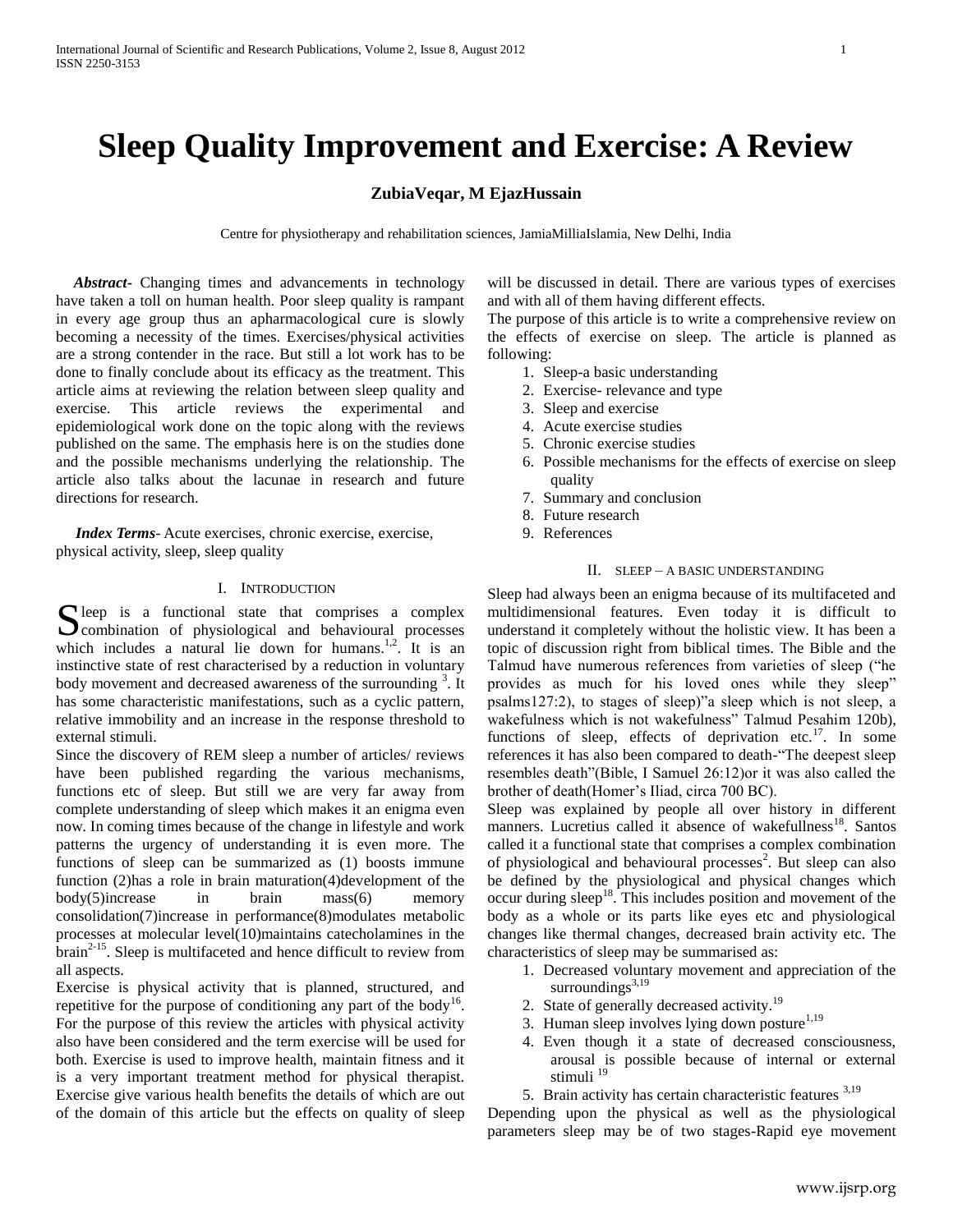(REM) sleep and Non rapid eye movement (NREM) sleep $^{1,3,19}$ . According to American association of sleep medicine (AASM) scoring manual NREM is further divided into  $N_1$ ,  $N_2$ ,  $N_3$  on the basis of EEG waves. REM sleep has two phases –Tonic and Phasic ; REM and NREM move in a cyclic manner with an average of 90-110mins.

The sleep patterns are also related and do get altered because of a number of factors like age, sex stress, psychological state, disease conditions, occupation $1-20$ 

Keeping in mind that almost all living beings have a phase of sleep, the functions of sleep must be numerous and it must be one of the most important things for survival. The postulated functions of sleep have been discussed earlier. Most of these functions have been deduced from sleep deprivation studies which have also tried to establish that wakefulness is associated positively with sleep propensity <sup>21</sup>. Sleep propensity can be explained as the likelihood of sleep at any level of organisation (global or local)  $^{21}$ .

Sleep regulation will always have to be studied in relation to wakefulness and they both are said to be regulated by basically two factors –circadian rhythm and homeostasis<sup>2, 3, 19, 22-25</sup>. The need to sleep can be understood as physiological (highly vulnerable periods of sleep) or subjective (individual's perception) $^{24}$ 

## III. EXERCISE – RELEVANCE AND TYPE

According to "The origin of species- Charles Darwin" environment brings about a change in the genes, that indicates that our day to day existence decides our fate<sup>26,27</sup>. Human beings have always been a hunter-gatherer which most of the times along with other factors like brain development made us superior to other animals hence ensured better evolution<sup>26-28</sup>. Development and technological advancements brought with them the sedentary lifestyle which lead to an endemic of lifestyle  $\frac{26-29}{26-29}$ . These effects of sedentary lifestyle can be tackled by regular physical activity and/ or exercises thus decreasing morbidity and mortality $^{26,27}$ .

Human body responds to progressively increasing repetitive physical activity by introducing physiological, biochemical, and anatomical changes in the major systems of the body even in older adults<sup>29-32</sup>. These changes depend on a number of factors like intensity, duration, frequency of exercises, age, sex and physical condition of the person exercising 30,34. Body's response to exercise involves simultaneous coordination of multiple systems of the human body  $32$ .

In sleep literature exercise have been studied as acute or chronic and as aerobic or anaerobic. They have been defined as following for the purpose of this review:

Acute exercises: They are the set of exercises which are executed as a single bout followed by the examination of the effects on primary outcomes.

Chronic exercise: They are the set of exercises invoving multiple sessions, longer in duration followed by analysis of its various effects and benefits in a broad perspective.

Aerobic exercise: These are physical exercises of a relatively low intensity and long duration. It depends primarily on aerobic energy system. These can also be called endurance training or conditioning exercises $35$ .

Anaerobic exercise: These are physical exercises of a relatively high intensity and short duration. It depends primarily on anaerobic energy system<sup>36</sup>

# IV. SLEEP AND EXERCISE

According to the American sleep disorder association (ASDA) exercise is one of the apharmacological intervention used to promote sleep<sup>29, 37</sup>. The principle that exercise promotes to sleep, remains a constant thus breaking all the barriers of civilizations, races, religions even though empirical research does not support it much<sup>38</sup>. It is one of the most widely studied daytime behaviour associated with sleep. This was further reinforced by a landmark survey conducted in Finland published in the year 1988. Individuals were randomly selected (n=1190) and open ended question about the factor which is the best for promotion of their sleep was inquired. Results declared found exercise as the most important factor  $39, 40$ . Despite of all these numerous studies conducted the results are still inconclusive. This difference in belief and science can be attributed to following factors as reported in various studies $38-46$ .

- 1. Most of the studies were conducted on normals. This can be explained on the basis of ceiling and floor effects as described by Youngstedt<sup>43</sup>. According to this the efficacy of sleep promoting stimuli should be proportional to the degree of pre-stimulus sleep impairment. Because of these it is difficult to achieve a statistically significant improvement.
- 2. The sample sizes were generally small in interventional studies
- 3. Exercises prescribed are difficult to follow and implementation of daily routine for sedentary workers makes it a difficult permanent apharmacological management especially for patients who are already tight pressed for their time.
- 4. Most of the work done is on slow wave sleep.
- 5. Most of the studies are short term studies. There are no studies to the best of my knowledge which have worked on long term effects and followup.
- 6. Sleep itself is very subjective and difficult to study. There is a vast amount of interplay between numerous factors affecting it.
- 7. Smaller factors like age and sex of the participant, time, duration and type of exercise have not been studied very well.

The studies done with exercise as an intervention can be broadly be classified as:

- 1. Acute exercise studies
- 2. Chronic exercise studies

These studies have been done on normal individuals, certain population eg geriatric $46,44$ , medical students<sup>20</sup>etc, certain  $\frac{1}{2}$ conditions like insomnia<sup>44</sup> etc.

# V. ACUTE EXERCISE STUDIES

This area of study is majorly unexplored. This may be due to inconclusive evidence regarding the usage and implementation of these exercises as a treatment strategy. It is speculated that acute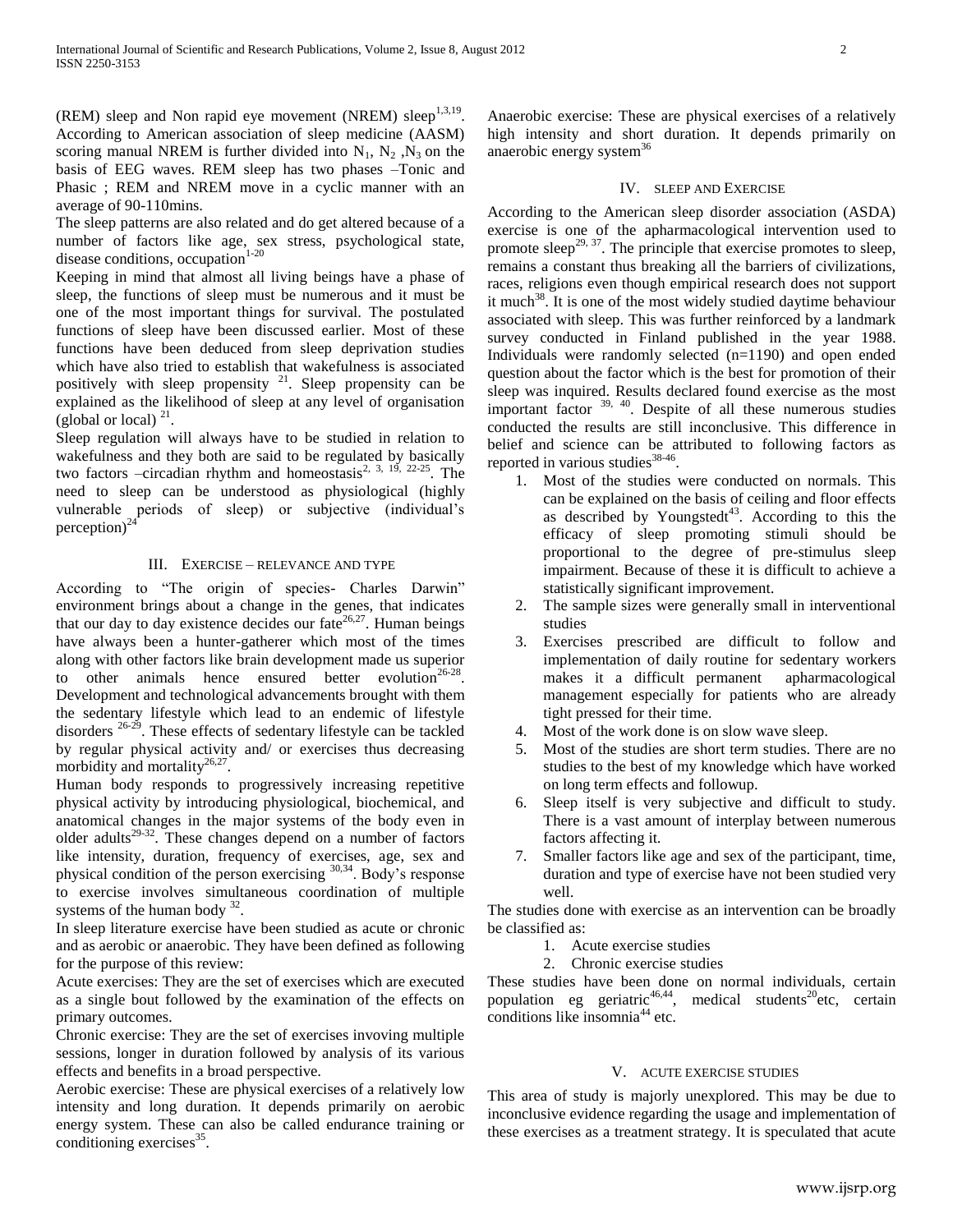exercise during the day time leads to an increase in sleep. This was reported in an epidemiological study done in Finland which also reported that it was the single most important factor in the positive result 41, 45, 46. However some positive results have been reported in a few studies following acute exercises. The effects reported are on slow wave sleep (SWS), REM, repeated eye movement  $-$ latency (REM-L) and total sleep time (TST)  $45$  but no effect has been reported on sleep latency (SL) and wakefulness after sleep onset (WASO)  $39^{\circ}$ . The improvement in SWS is especially important as some studies have reported an increase in SWS being associated with a decrease in REM sleep<sup>39,47, 48</sup>.

But in spite of all these effects being quoted the major lacunae is the focus on good sleepers who are unlikely to have any major improvement due to floor- ceiling effect. So, further research is indicated to validate the results on patients with sleep deprivation, so that the results may be used as a standard adjunct treatment protocol.

#### VI. CHRONIC EXERCISE STUDIES

The studies included have used resistance exercise, moderate intensity exercises, high intensity exercises, endurance exercises, physical activity or regular exercises as an intervention<sup>38-54</sup>

A study on sedentary workers with 50% of 1RM concluded no significant effect on the quality of sleep. This could be contributed to various factors like type of exercise, sample type or dose of exercise. The floor and ceiling effect was not ruled out either<sup>51</sup>. In another study where older adults were prescribed moderate intensity exercises positive effects was found on SWS. On PSQI significant improvement was found on sleep duration, sleep disturbance and daytime dysfunction. On PSG the numbers of awakenings were lesser and stage 2 and SWS had increase. It was concluded that there is a positive impact of regular moderate intensity on sleep parameters  $^{49}$ .

A Cochrane review published on physical exercise on sleep problems in adults aged 60+ have reported improvement in Sleep Onset Latency (SOL), total sleep duration & global sleep quality. But the review concluded that there was a lack of well-designed trials to come to a conclusion but the intervention is worth investigating <sup>44</sup> .

The effects of chronic exercises include significant differences on increased total sleep time, increased SWS and reduction in sleep latency and reduction in  $REM^{38,39,41,42,46,50,53,54,55}$ .

Some evidence also suggests that chronic endurance exercises may be more helpful in enhancing SWS as compared to other modes<sup>38</sup>.

To summarize, it may be suggested that chronic exercise and its effects may be used as behavioral modification tool to bring about an improvement in quality of sleep but substantial data is still required to calculate the exact dosimetry of the intervention along with the time of intervention.

### VII. POSSIBLE MECHANISMS OF EFFECTS OF EXERCISE ON SLEEP

### **1. Effect On Mental Health**

According to a number of studies done till date, the effect of exercise on mental health is closely related to depression and

anxiety<sup>56-57</sup>. According to Daniel M Landers<sup>57</sup>, the benefits of exercise on anxiety and depression are similar to as reported by other treatment.

Table 1 Effects of exercise on mental health 39,42,46,49,56-57

| Decreased Anxiety   | Decreased Depression |  |  |
|---------------------|----------------------|--|--|
| Aerobic exercises   | Regular exercises    |  |  |
| give best result    | gives<br>better      |  |  |
| Patient who have    | results if done      |  |  |
| a high level of     | regularly            |  |  |
| anxiety to start    | Exercises done       |  |  |
| with respond        | several times a      |  |  |
| earlier             | week gives better    |  |  |
| Patients who have   | results              |  |  |
| low fitness levels  | Vigorous             |  |  |
| to start with give  | exercises<br>give    |  |  |
| better results      | better results       |  |  |
| Regular exercise    | Patients with an     |  |  |
| gives better result | increased level of   |  |  |
| if performed for    | depression to start  |  |  |
| longer duration     | with gives better    |  |  |
|                     | results              |  |  |

Number of awakenings in the night is one of the important indicators of anxiety which is effectively decreased by exercises. Various studies have been published about a positive role played by acute exercises in decreasing trait anxiety <sup>39,56,57</sup>. Petruzello et al examined the results of 27 narrative reviews and concluded that approximately 81% authors, physical activity and or fitness led to a decrease in anxiety. 19% of the studies concluded that most of the findings support reduction of anxiety with exercise. But even though the results varied, none of the studies had concluded that there was no relationship <sup>57</sup>.

The work on exercises and depression can be traced long back in history. Across the meta analysis published ,it was said that acute and chronic exercises are related to a reduction in depression. The effects were found to begin very early and they continued even after the cessation of the exercises. These results were found to be consistent across age, gender, exercises group size, type of depression inventory  $39,42,46,49,56.57$ .

## **2. Effects on thermoregulatory mechanism**

Temperature regulation is an important aspect of homeostasis. It is the maintenance of the core body temperature within a narrow range by controlling the dissipation and absorption of heat to and from the body.<sup>58</sup>

Modulation in core body temperature affect the sleep parameters<sup>59-65</sup>. This change in core body temperature can be brought about actively (by exercises etc.) or passively (by warm bath, thermo suit, electrical blankets, warm footbath etc.) $61-64$ These methods of increasing the temperature can be implemented at various times (before sleep<sup>61-62,64-65</sup> or during sleep<sup>63</sup>). The time of application also seems to play a role as reported in various studies $61-65$ . In a review article, Liao et al reported that slow wave sleep can be increased and the sleep fragmentation can be decreased with passive body heating that changes the core temperature in the evening. Similar results were reported by different researchers using different methods to decrease the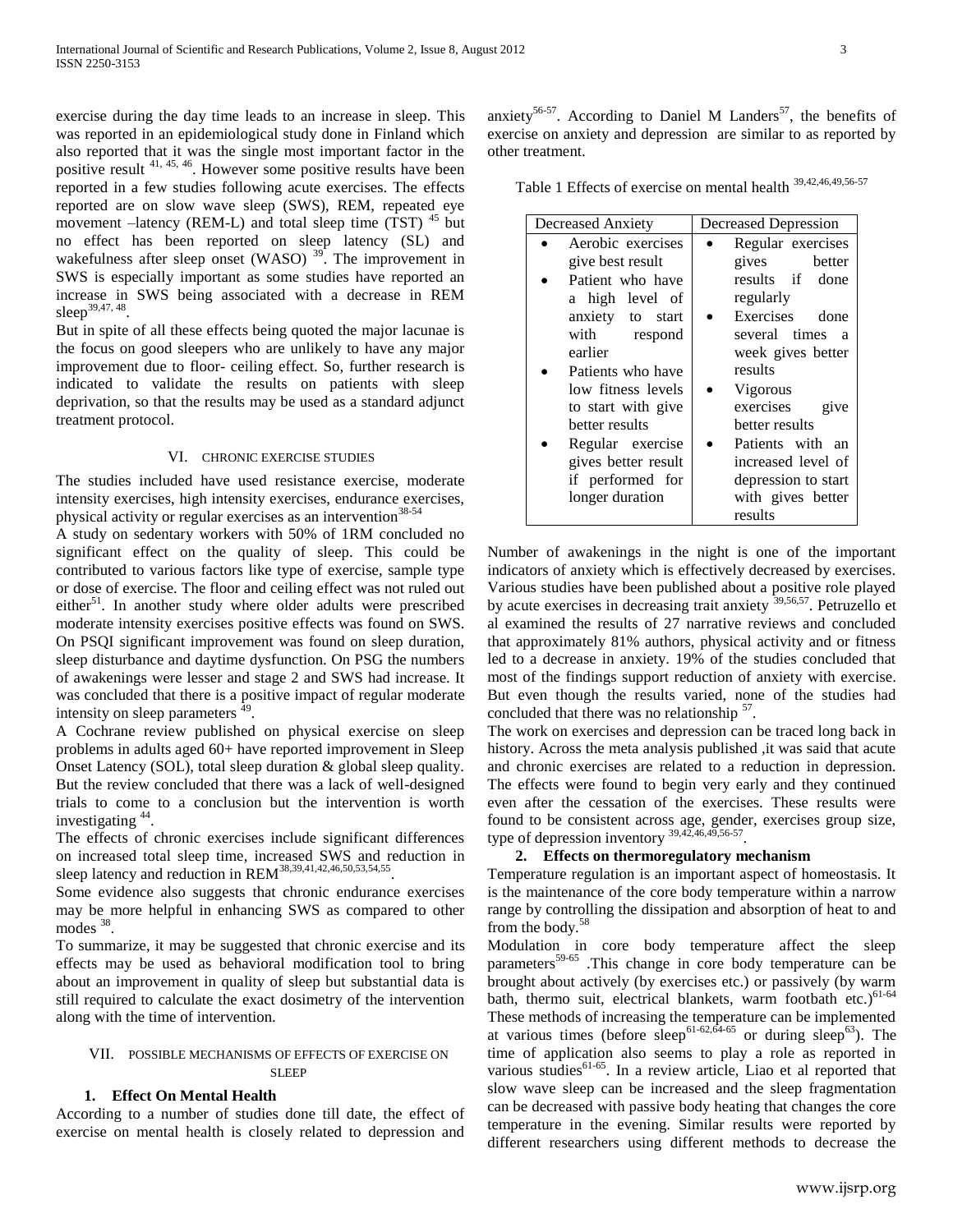temperature before sleep.<sup>38,39,46</sup> Fletcher et al used electrical blanket to bring about an increase in core body temperature during sleep and they report decreased efficiency and more number of arousals.<sup>63</sup> further proves that there is a relationship between core body temperature and sleep.

Neuroanatomical studies also concluded that preoptic area or anterior hypothalamus plays a key role in thermoregulation. Initiation of sleep can be brought about by increased firing rate of the neurons of the preoptic area which in turn may be brought about by warming them. These neurons can be warmed by changes in core body temperature. Hence the hypothesis that sleep might serve as a down regulation function can be supported $39,52$ .

Horne et al has conducted studies on relationship between exercise and sleep. They reported a positive relationship between SWS and exercise <sup>58,59</sup>.

# **3. Effects on circadian Rhythm**

Circadian rhythm is the 24 hour interval clock which responds to endogenous factors like core body temperature etc. and to exogenous factors like light etc. A disturbance in either of these factors leads to a disturbance in the rhythm which in turn affects sleep. It is suggested by various studies that one of the most important factor here is light.<sup>46</sup>Various studies have been done to implicate exercise and sleep. Some important studies here were the impact of time of exercise on sleep<sup>39,66</sup> and the correlation between effects of exercise on circadian rhythm parse.  $38,46$ Aerobic exercises performed late in the evening has reported to be associated with poor sleep quality as compared to exercises in the afternoon.<sup>56</sup>

It is postulated by Driver and Taylor that exercise done in a well lighted area may improve the sleep for individuals with altered circadian rhythm. They also suggested further research to find out the relation between light, exercise and sleep<sup>38</sup>.

There seems to be an agreement in the reviews regarding shift work and its ill effects on health. Physical activity has been suggested to decrease fatigue levels, improving the tolerance of shifts but at the same time there is a problem of poor adherence to exercises too<sup>52, 67</sup>. It has also been reported that exercise acts as a zeitgeber and it brings about a shift in the phase response curve<sup>68</sup>. There are various other additional factors which are responsible for the effects.

# **4. Effects on restoration of the body**

Aristotle had proposed the humoral mechanisms of sleep control <sup>69</sup>. Although the mechanism of their control is not the same as suggested by him but there is an existence of sleep regulatory mechanism which has been proved <sup>68</sup>. Some of these factors are Growth Regulating Hormone(GHR), cytokines, interleukin-1, prostaglandin D<sub>2</sub>, adenosine, tumour necrosis factor(TNF), prolactin 100, corticotropin like intermediate lobe peptide

vasoactive intestinal peptide<sup>3,28,35,69,70,71,72</sup>. Acute exercises have been shown to bring about an increase in cytokines which in turn can be related to regulation of sleep. This may be one of the restorative mechanisms though others like muscle repair $46,73$  have also been discussed along with compensation of high energy expenditure 46,73. All these factors work towards the restoration effects.

In conclusion , it may be said that a number of hypothesis' exist regarding the mechanism underlying the effects of exercise on sleep primarily due to complex nature and ambiguity in mechanisms controlling it.

#### VIII. SUMMARY AND CONCLUSION

Sleep is an enigma even now primarily because of the huge amount of interaction which takes place between external and internal factors to bring about sleep. The problems with sleep research have been discussed earlier. The general recommendations after most of the reviews are still inconclusive. But a few points may still be commented upon which are as follows:

- 1. Exercise is a positive behavioral modification tool for all age groups to bring about an improvement in sleep quality.
- 2. Exercise can be very effective in older populations for not only for improvement in sleep but also for other ailments.
- 3. Acute exercises don't seem to be very effective in bringing about an improvement in quality of sleep but the number of studies done is still lesser so it is not very conclusive either.
- 4. Effects of aerobic and resistance training done for long duration may bring about improvement in sleep quality.
- 5. Exercises done just before bedtime seem to have negative effect on sleep quality.

#### IX. FUTURE RESEARCH

Future research may be directed towards analysis of:

- 1. Effect of acute exercises on poor sleepers but not insomniacs
- 2. Effect of resistance exercises on poor sleepers but not insomniacs
- 3. Effects of exercises on patients with different training levels egsedentary, moderately trained and trained.
- 4. Effects of temperature variations on sleep quality.
- 5. Effect of time of intervention on sleep quality.
- 6. Exercise as apharmacological management of sleep.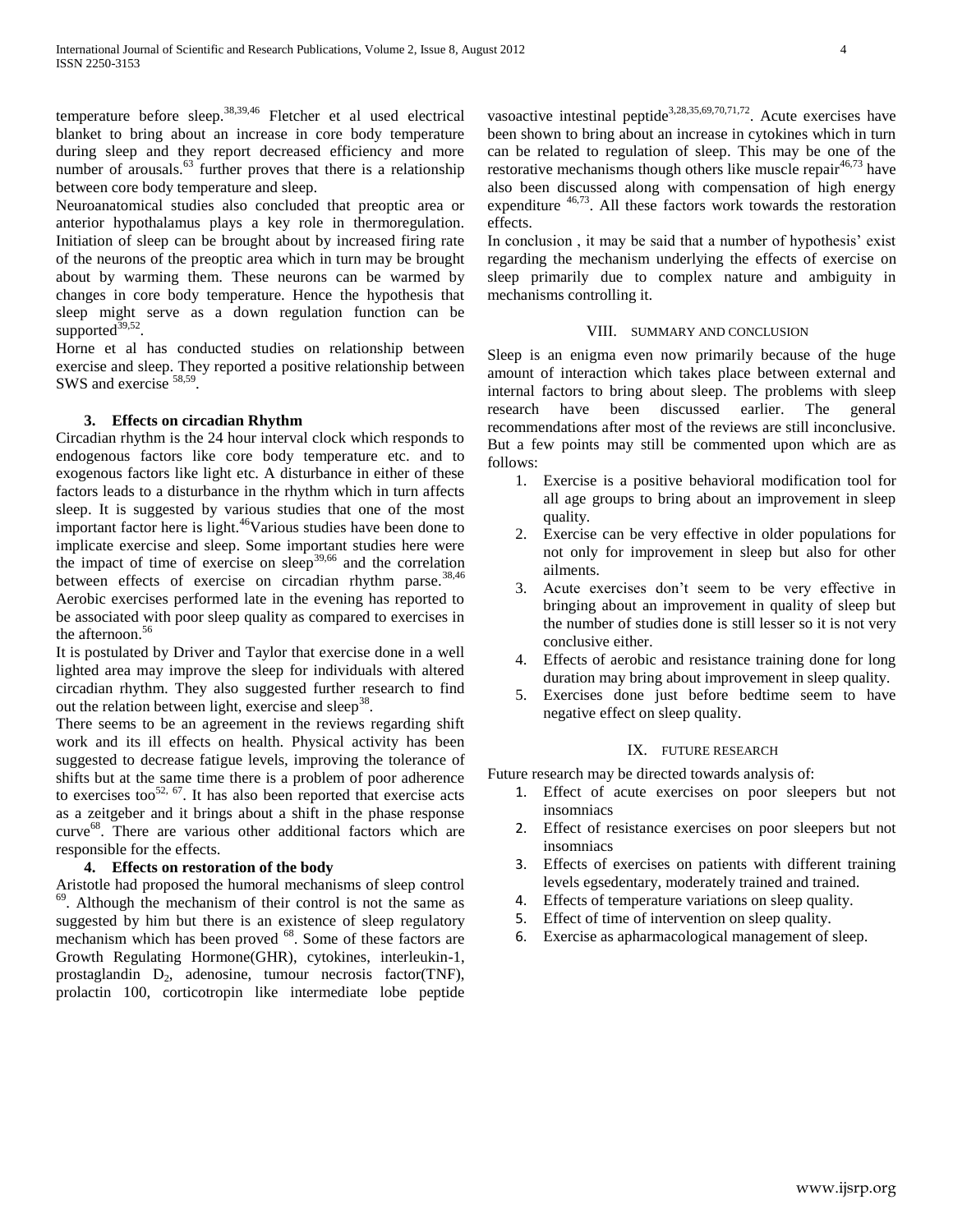| S.no | Investigator                   | <b>Size</b>                       | <b>Sample</b><br>characteristi<br><b>cs</b>                                            | <b>Type of</b><br>study      | <b>Intervention</b>                                                             | <b>Outcome</b><br>measure                                                                                                              | <b>Key results</b>                                                                                                                                                                                                                              |
|------|--------------------------------|-----------------------------------|----------------------------------------------------------------------------------------|------------------------------|---------------------------------------------------------------------------------|----------------------------------------------------------------------------------------------------------------------------------------|-------------------------------------------------------------------------------------------------------------------------------------------------------------------------------------------------------------------------------------------------|
| 1.   | Ferris LT et<br>al $^{28}$     | 8                                 | Sedentary<br>older adults                                                              | Pilot                        | $\bullet$ Resistance<br>training to<br>improve<br>upper& lower<br>body strength | $\bullet$ PSQI<br>• Strength                                                                                                           | • Mean body strength-<br>significant improvement<br>· Global PSQI- significant<br>improvement                                                                                                                                                   |
| 2.   | Youngstedt<br>SD et al $45$    | 401                               | $\overline{\phantom{a}}$                                                               | Meta-<br>analysis            | $\bullet$ Acute<br>exercise                                                     | $\bullet$ SOL<br>$\bullet$ stage 2<br>sleep<br>$\bullet$ SWS<br>REM sleep<br>٠<br>REM-L<br>$\bullet$<br><b>TST</b><br>٠<br><b>WASO</b> | · SOL-not significant<br>• Stage2-significant increase<br>• SWS-significant<br>• REM-significant reduction<br>· REM-L-Significant delay<br>· TST-significant increase<br>· WASO-unchanged                                                       |
| 3.   | King CA et<br>al <sup>49</sup> | 43                                | 50-76 yrs,<br>sedentary<br>lifestyle,<br>moderate<br>sleep<br>complaint at<br>baseline | <b>RCT</b>                   | • Aerobic<br>exercise<br>gradually<br>increasing(4day<br>s/wk for 16<br>wks)    | $\bullet$ PSQI                                                                                                                         | · Global score-significant<br>improvement<br>· SOL- significant decrease<br>· TST- significant<br>improvement                                                                                                                                   |
| 4.   | Faria AP et<br>$al^{51}$       | 27                                | Sedentary<br>men aged 20-<br>40 yrs, good<br>sleep quality                             | Pre-post<br>experim<br>ental | • Resistance<br>exercises with<br>50% of 1<br>RM(acute<br>exercise)             | $\bullet$ PSG                                                                                                                          | • No significant change                                                                                                                                                                                                                         |
| 5.   | Singh NA et<br>$al^{54}$       | 32<br>(28)<br>for<br>outc<br>oes) | • Depressed<br>patients(ful<br>filled<br><b>DSMIV</b><br>criteria)<br>$\bullet$ Age>60 | <b>RCT</b>                   | • Progressive<br>resisted<br>exercise<br>(3days/wk for<br>10 wks)               | • Sleep(PSQI<br>&likert<br>scale)<br>• Activity<br>level<br>• Depressio<br>n<br>• Quality of<br>life                                   | • Improvement in both<br>parameters of sleep as<br>compared to<br>control(significant)<br>· Significant change in total<br>physical activity level and<br>strength<br>· Significant improvement in<br>depression<br>• Trend towards improvement |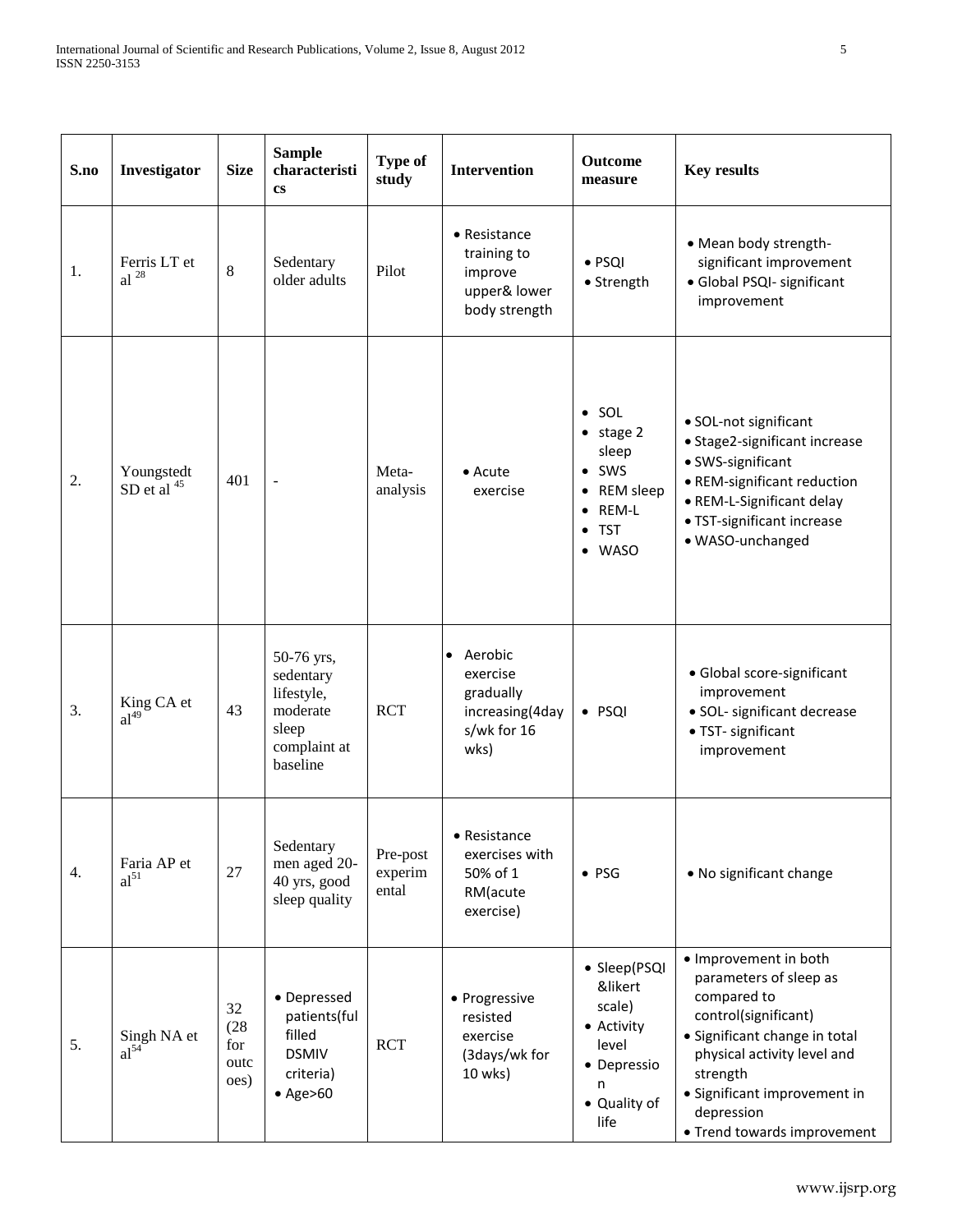| 6.     | Passos GS et<br>al <sup>55</sup>     | 48  | Insomnia<br>patients                                                                   |                   | • Moderate<br>intensity<br>aerobic<br>exercise<br>· High intensity<br>aerobic<br>exercise<br>• Moderate<br>intensity<br>resistance<br>exercise | $\bullet$ PSG<br>• Anxiety<br>scale                | $\bullet$ SOL<<br>$\bullet$ TWT<<br>$\bullet$ TST><br>$\bullet$ SE><br>• Reduction in anxiety scale<br>• All the above in Moderate<br>intensity aerobic exercise |
|--------|--------------------------------------|-----|----------------------------------------------------------------------------------------|-------------------|------------------------------------------------------------------------------------------------------------------------------------------------|----------------------------------------------------|------------------------------------------------------------------------------------------------------------------------------------------------------------------|
| $\tau$ | King CA et<br>$al^{74}$              |     | 50-76 yrs,<br>sedentary<br>lifestyle,<br>moderate<br>sleep<br>complaint at<br>baseline | <b>RCT</b>        | Moderate<br>$\bullet$<br>intensity<br>aerobic<br>exercise(5days/<br>wk for 52 wks)                                                             | $\bullet$ PSG<br>• Sleep log                       | · Self rated- <disturbance,<br>SOL, &gt;rested<br/>· PSG-<awakenings &="" stage-1<br="">• PSG- &gt;stage -2</awakenings></disturbance,<br>                       |
| 8.     | Sherrill DL et<br>$al$ <sup>75</sup> | 722 | Randomly<br>selected<br>adults                                                         | Correlati<br>onal | • Some form of<br>physical activity<br>done regularly                                                                                          | Self<br>$\bullet$<br>reported<br>question<br>naire | • Regular exercise is<br>associated with lesser<br>incidence of disturbed sleep                                                                                  |
| 9.     | Yoshida H et<br>$al^{76}$            | 5   | Healthy<br>university<br>male students                                                 | Experim<br>ental  | Interventions<br>at diff times of<br>day<br>aerobic<br>$\bullet$                                                                               | $\bullet$ PSG<br>$\bullet$ OSA<br>$\bullet$ KSS    | • Good sleep effects with late<br>evening exercises                                                                                                              |
| 10.    | Singh NA et<br>al $7\overline{7}$    | 60  | Depressed<br>sedentary<br>older adults                                                 | <b>RCT</b>        | • Progressive<br>resisted<br>exercise at 80%<br>&20% RM (3<br>days/wk for 8<br>wks)                                                            | · PSQI                                             | · PSQI global score- significant<br>improvement                                                                                                                  |

Table 2: Studies done to find out the effect of exercise on sleep

PSQI-Pittsburg sleep quality index, PSG-Polysomnography, RCT- randomised control trial, SOL-sleep onset latency, SWS-Slow wave sleep, REM- repeated eye movement, REM-L- repeated eye movement latency, TST- total sleep time, WASO- wakefulness after sleep onset, TWT- total wake time,OSA-Oguri-Shirakawa-azumi sleep inventory, KSS-Kanseigakuin sleepiness scale.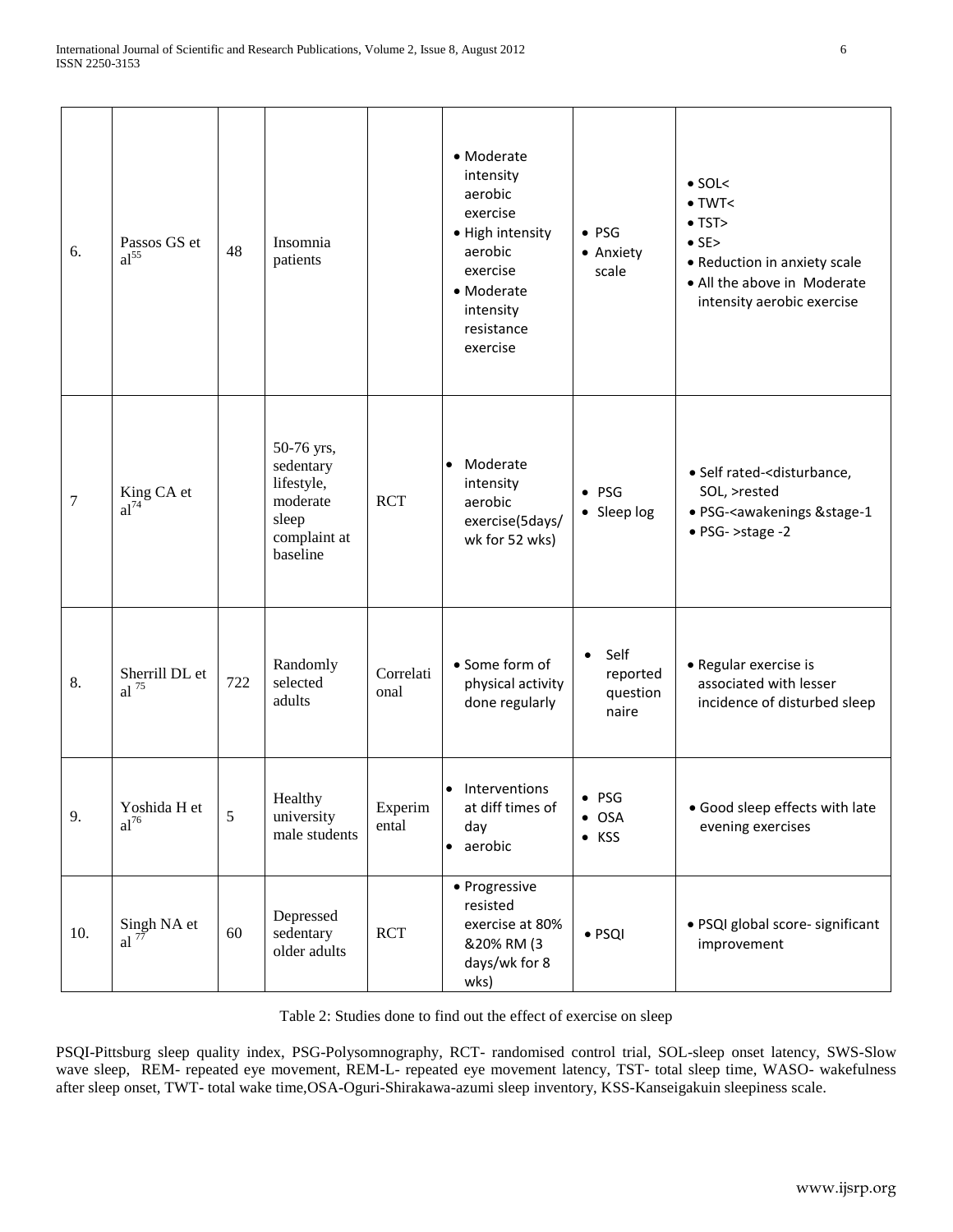#### X. REFERENCES

- [1] H Zeplin, J M Siegel, I Tobbler," Mammalian Sleep".In: Kryger M H, Roth T & Dement W C (eds) " Principles and practice of sleep medicine": Philadelphia: WB Saunders Company: 2005: 91-100
- [2] RVT Santos, Tufik S, De Mello TI. "Exercise, Sleep and Cytokines: Is there a relation?" Sleep Medicine Reviews: 2007: 231-239
- [3] V Madan, S K Jha "What is sleep and why is it needed?" IJLST(2008), 1(1): 9-23
- [4] Graves L, Pack A, Abel T . " Sleep and memory: A molecular perspective": Trends Neurosc: 2001, 24(4), 237-243
- [5] Marks GA, Shaffery JP, Oksenberg A, Speciale SG and Roffwarg HP. " A functional role for REM Sleep in brain maturation": Behavi Brain Res: 1995, 69(1-2): 277-286
- [6] Mirmiran M, Scholtene J. " A functional role for REM Sleep in brain maturation": Behav Brain Res, 1995, 69(1-2) :1-11
- [7] Miriam M, Uylings HB, Corner MA. " Pharmacological suppression of REM sleep prior to weaning counters the effectiveness of subsequent environmental enrichment on cortical growth in rats", Brain Res, 1983, 283(2-3), 277-286.
- [8] Rechtschaffen A. "Current perspectives on the function of sleep" ,PerspectBiol Med, 1998;41(3): 359-390.
- [9] Jha SK et al, "Sleep-dependent plasticity requires cortical activity", J Neurosci, 2005, 25(40), 9266-9274.
- [10] Stickgold R, Hobson JA, Fosse R, Fosse M, "Sleep, learning and dreams: off-line memory reprocessing", Science, 2001, 294(5544), 1052-1057.
- [11] Datta S, "avoidance task training potentiates phasic pontine-wave density in the rat: A mechanism for sleep-dependent plasticity", J Neurosci,2000, 20(22), 8607-8613.
- [12] Morrissey MJ, duntley SP, Anch AM, Nonneman, "Active sleep and its role in the prevention of apoptosis in the developing brain",Med Hypotheses , 2004, 62(6), 876-879
- [13] Smith C, Rose GM, "Evidence for a paradoxical sleep window for place learning in the morris water maze", Physiol Behav,196, 59(1), 93-97
- [14] Skaggs WE, McNaughton BL, "Replay of neuronal firing sequences in rat hippocampus during sleep following spatial experience", Science,1996, 271(5257), 1870-1873
- [15] Stickgold R, Whidbee D, Schirmer B, Patel V, Hobson J A, "visual discrimination task improvement: A Multistep process occurring during sleep", J CognNeurosci, 2000, 12(2), 246-254.
- [16] Exercise; The free dictionary by farlex [cited 4 june 2012] available from medical.dictionary.thefreedictionary.com/exercise.
- [17] Angoli S : " Sleep is not tangible or What the Hebrew tradition has to say about Sleep?": Psychosomatic Medicine, 2001 63: 778-787
- [18] Chakroverty S : " An overview of normal sleep": Sleep disorders Medicine: Basic Science, Technical Consideration and clinical aspects: Elsevier: 5-22 : 3rd edition: 2009
- [19] Sleep : [cited 4 june 2012] available from http://www.healthysleep.med.harward.edu
- [20] Najomi M, Bandi M F G, Kaffashi S : Sleep pattern in Medical Students and residents": Arch Iran Med, 2009: 12(6): 542-549
- [21] Varsalli A, Dijk DJ: " Review- Sleep Function: Current questions and new approaches": Eur J of Neurosc : Vol 29: 2009: 1830-1841
- [22] Madhu K: " Neurobiology of Sleep: Metabolism clinical and experimental: 55 (Supp 2): 2006: S2-S6
- [23] "Why Do We Sleep? Editorial; Nature Neuroscience; 2000; 3(1225)
- [24] Shokronesty S: "Sleep deprivation and sleepiness": Sleep disorders Medicine-Basic Science : Technical considerations and clinical aspects: Elsevier: 2009: 22-28: 3rd edition
- [25] Lavie P: " Sleep-wake as a biological rhythem": Annual Review Psycho: 2001: 52, 277-303
- [26] Booth F W, Chakarvarty M V, Gordon S E, Spangenburg E E: " Waging War on physical inactivity using modern molecular ammunition against an ancient enemy": J applPhysiol: 2002: 93: 3-30
- [27] Booth F W , Gordon S E , Christian J C, Hamilton M T : " Waging War on modern chronic diseases: Primary prevention through exercise biology: J appl Physiol:2000: 88: 774-787
- [28] Ferris TL, Williams J S, Shen C L, O'Keefe K A, Hale K B : "Resistance training improves sleep quality in older adults- A Pilot study": J of Sp. Sc& Med: 2005: 4: 354-360
- [29] Chodzko-Zajko, Wojtek J, David N. Singh F, Maria M, Christopher T: " New ACSM position stand on Exercise and Physical Activity for Older Adults", Med. Sci. Sports Exerc, 2009 jul Vol:41(7) ;1510-1530
- [30] Burton DA, Stoke K, Hall G M : " Physiological effects of exercise": Continuing education in Anaesthesia, Critical care and Pain : Vol 4: Num 6: 2004: 185-188
- [31] Wakamatsu W: "The physiological effects of exercise on the human body" [cited on 8th July'2012]: available from [cited on 8th July'2012]: available from www.bbc.co.uk/science/humanbody/articles/muscles/exercise/html
- [32] Bethesda MD: " Physiology of Exercise": The American Physiological society: 1999: 16-19
- [33] Powers SK, Howley E T: " Exercise Physiology: 5th Edition: McGraw Hill: 2004
- [34] Astrand P O, Rodahl K: " Physiological basis of exercise" : Textbook of work Physiology: 3rd Edition. McGraw Hill Book Company: 1986
- [35] Colby &Kisner: " Resistance training for impaired muscle performance": Therapeutic exercises- Foundations and technique: 5thed: FA Davis:2007: 147-230
- [36] Holtgrefe K, Glenn MT " Principles of aerobic exercise": Therapeutic exercises-Foundations and techniques: 5thed: FA Davis: 2007: 231-250
- [37] Hauri PJ: " Consulting about insomnia: A method and some preliminary data: Sleep: 1993;16: 344-350
- [38] Driver H S, Taylor S R: "Exercise and Sleep": Sleep Medicine Review, 2004, 4(4): 387-402
- [39] Youngstedt SD : " Effects of exercise on sleep": Clinics in Sports Medicine, 2005; 24:355-365
- [40] Urponen H, Vuori I, Hasan J : " Self evaluations of factors promoting and disturbing sleep: An Epidemiological survey in Finland", SocSci Med: 1988; 26: 443-450
- [41] YoungstedtSD, Kline C E : "Epidemiology of exercise and sleep": Sleep and Biological rhythms: 2006; 4: 215-221
- [42] Horne JA: " The effects of exercise upon sleep: A Critical review"; Biological psychology:1981; 12:241-290
- [43] Youngstedt SD; "Ceiling and floor effects in sleep research"; Sleep Med Rev: 2003;7(.4): 351-365
- [44] Montgomery P, Dennis J A; " Physical exercise for sleep problems in adults aged 60+(Review)"; Cochrane database of systematic reviews:2002; 4:1-14.
- [45] Youngstedt SD; " The effect of acute exercise in sleep: A quantitative synthesis"; Sleep :1997;:20(3) 203-214
- [46] Buman MP, King A C; " Exercise as a treatment to enhance sleep"; Am J Lifestyle Med:Nov-Dec 2010; 500-511.
- [47] Slorne JA; " Sleep EEG effects of exercise with and without additional body cooling"; Electroencephalogy ; CliNeurophysio; 1985; 60:33-38
- [48] Youngstedt SD; "The influence of acute exercise on sleep following high caffeine intake"; PhysioBehav ; 2000; 68: 563-570
- [49] King A C, Oman R F, Brassington G S, Bliwise D L, Haskell W L; " Moderate intensity exercise and self rated quality of sleep in older adults-A randomized controlled trial";JAMA:1997;277(1):32-37.
- [50] Blanco CA Shiromani P J; " Beneficial effects of regular exercise on sleep in old F344 rats"; Neurobiology of Ageing:2006; 27; 1859-1869.
- [51] PaulinodeFaria A et al; " Effects of resistance exercise on sleep patterns of sedentary individuals"; Sleep Sci: 2009; 213:141-146.
- [52] Atkinson G ,Davenne D; " Relationships between sleep, physical activity and human health"; Physiol&Behav : 2007;90; 229-233
- [53] Kubitz KA[, Landers DM,](http://www.ncbi.nlm.nih.gov/pubmed?term=Landers%20DM%5BAuthor%5D&cauthor=true&cauthor_uid=8726346) [Petruzzello SJ,](http://www.ncbi.nlm.nih.gov/pubmed?term=Petruzzello%20SJ%5BAuthor%5D&cauthor=true&cauthor_uid=8726346) [Han M.;](http://www.ncbi.nlm.nih.gov/pubmed?term=Han%20M%5BAuthor%5D&cauthor=true&cauthor_uid=8726346) "The effects of acute and chronic exercise on sleep: A metaanalytic review"; Sports Med; 1996; April 21(4); 277-291
- [54] Singh NA, Clements K M, Fiatarone M A; "Randomized controlled trial of the effect of exercise on sleep"; Sleep; Feb 1997; Vol 20(2): 95-101
- [55] Passos GS, [Poyares D,](http://www.ncbi.nlm.nih.gov/pubmed?term=Poyares%20D%5BAuthor%5D&cauthor=true&cauthor_uid=20572421) [Santana MG,](http://www.ncbi.nlm.nih.gov/pubmed?term=Santana%20MG%5BAuthor%5D&cauthor=true&cauthor_uid=20572421) [Garbuio SA,](http://www.ncbi.nlm.nih.gov/pubmed?term=Garbuio%20SA%5BAuthor%5D&cauthor=true&cauthor_uid=20572421) [Tufik S,](http://www.ncbi.nlm.nih.gov/pubmed?term=Tufik%20S%5BAuthor%5D&cauthor=true&cauthor_uid=20572421) [Mello MT](http://www.ncbi.nlm.nih.gov/pubmed?term=Mello%20MT%5BAuthor%5D&cauthor=true&cauthor_uid=20572421) ; " Effect of acute physical exercise on patients with chronic primary insomnia"; J Of Cl Sleep Med"; 2010;6(3):270-275